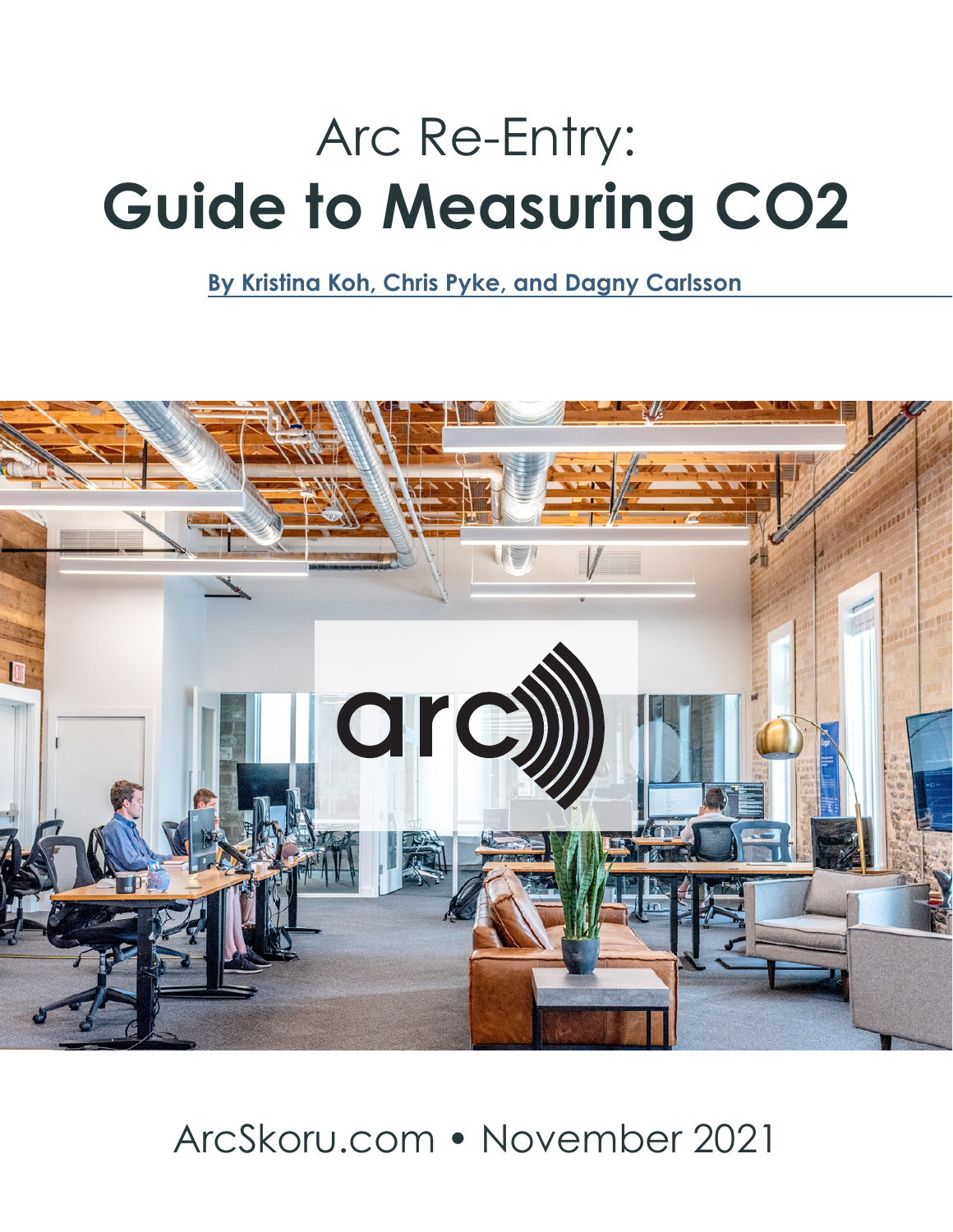# **Introduction**

To improve the well-being of students or be recognized for their healthy environments, schools can measure indoor air quality (IAQ). Examples of factors that make up IAQ include particulate matter (PM), thermal comfort, and carbon dioxide (CO2). High levels of CO2 have proven to play a negative role in student performance. From a study of 60 schools in Scotland, CO2 demonstrated an inverse relationship with school attendance. An incremental increase of 100 ppm of CO2 over 1000 ppm was associated with half a day of absence per school year (**[Gaihre et al. 2014](https://pubmed.ncbi.nlm.nih.gov/25117890/)**). High concentrations can have an impact on grades too. A study of a Latvian school used student surveys and tests to examine CO2 and academic performance. There was a moderately negative correlation between CO2 concentration and test performance as students performed worse when exposed to higher concentrations of CO2. However, simple measures such as opening doors and windows for at least 15 minutes were enough to maintain low CO2 levels (**[Bogdanovica et al. 2020](https://www.mdpi.com/1996-1073/13/22/6099)**). The decrease in students' attention intensity in classrooms with an average of 2909 ppm CO2 has been found to be of similar magnitude to that of students skipping breakfast (**[Coley et al. 2016](https://www.tandfonline.com/doi/abs/10.1080/14733315.2007.11683770)**).

Much of the exceedances of CO2 derive from issues with HVAC systems or low ventilation rates. Thus, CO2 can be a great indicator for HVAC performance (**[Johnson et al. 2018](https://www.sciencedirect.com/science/article/abs/pii/S0360132318301756)**). Given the numerous types of HVAC system types, HVAC operating conditions, and seasonal variation, measuring CO2 is essential in ensuring well-maintained ventilation equipment. HVAC systems both new and old are susceptible to improper ventilation of schools. In 104 classrooms in California that were retrofitted with new HVAC equipment, there were maintenance issues in 51% of the studied classrooms. Some were improperly installed or lacked commissioning, but all of them were associated with under-ventilated classrooms (**[Chan et al. 2020](https://www.sciencedirect.com/science/article/abs/pii/S0360132319306365)** and **[Fisk et al. 2012](https://www.osti.gov/biblio/1171485)**). CO2 measurement, therefore, is necessary to ensure HVAC systems are delivering sufficient ventilation.

With the risk associated with high concentrations of CO2, particularly for children, and the lack of guarantee of HVAC function, CO2 levels need to be measured in schools accurately and efficiently to support the health, comfort, and productivity of students and faculty. Ideally, every classroom, office, gym, and library would be measured across all hours to best illustrate a school's IAQ. Due to financial and time constraints, this may not be achievable. This guide provides directions and thresholds to help gauge a school's air quality without requiring air monitoring in every room all the time as to reduce equipment costs and time and to ensure that schools of various abilities can still maintain good air quality for their students. It also includes our approach to defining whether a school has "good", "better", or "best" occupied time or floor area measurement and "good" or "acceptable" CO2 performance levels.

## **Instructions**

Schools have varying HVAC systems, classrooms, and schedules that result in each school measuring their air quality in different ways. In order to streamline this process better, suggestions are given for where in a school and where within a classroom to measure.

#### *Placement of CO2 Sensors in a School*

With a finite quantity of monitors, schools have limited options for which locations to place their monitors. Below are some potential goals a school may want to achieve and suggestions for sensor placement to achieve these goals.

1. Finding the school's average CO2

As the primary source for CO2 indoors is occupant respiration, sensors should be placed in rooms where occupants spend the majority of their time. For those who want to focus on classroom monitoring specifically, a random sampling of classrooms' CO2 levels can provide the school's average CO2. For those who want to investigate non-classroom settings such as offices or libraries that have high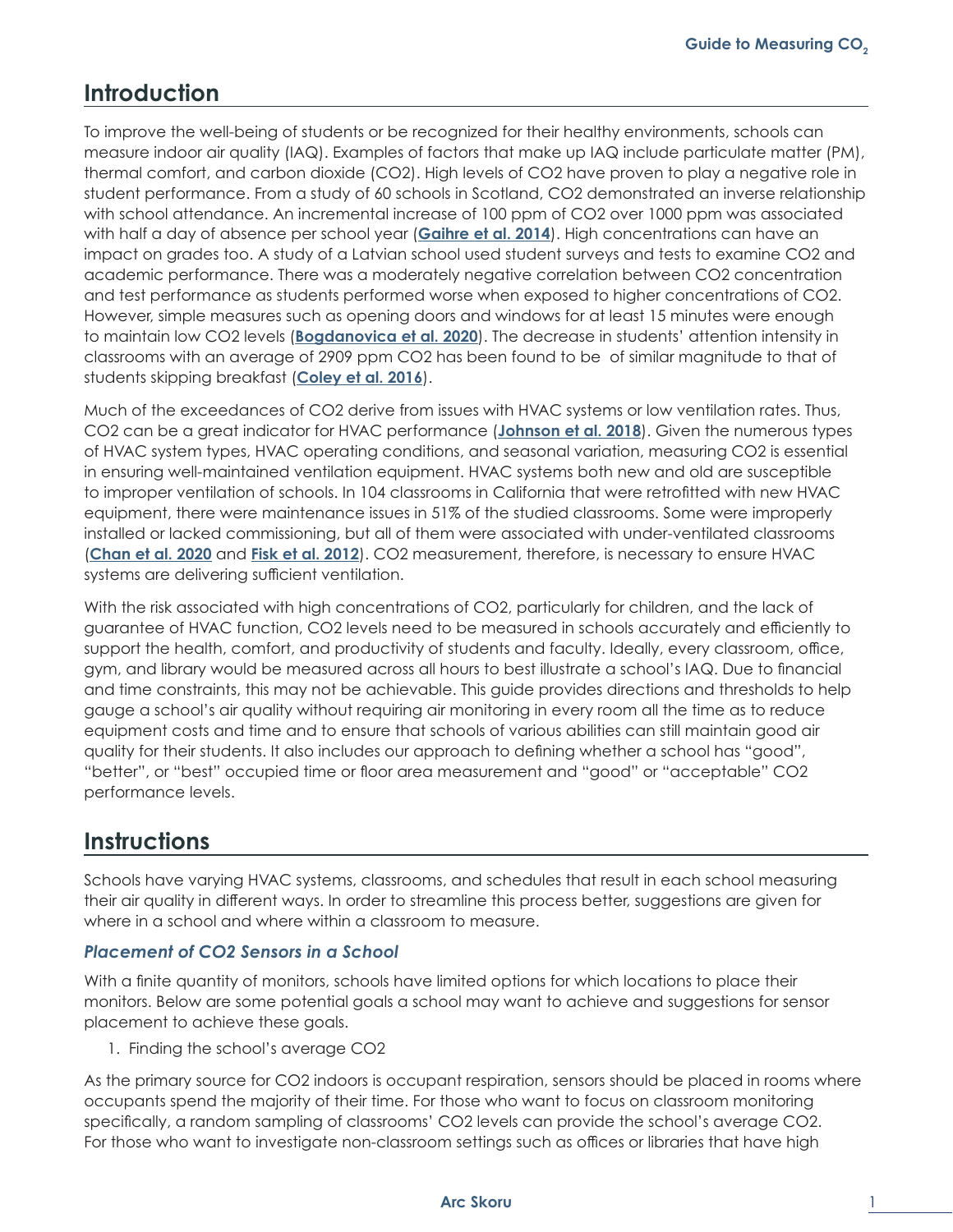occupancy times, monitors can be placed both in random classrooms and in those non-classrooms.

If users want to sample based on occupancy, they can also weight classrooms based on their occupancy such that higher occupied classrooms are more likely to be sampled than lower occupied classrooms. After classrooms are weighted, monitors can be randomly deployed where classrooms with greater occupancy are more likely to be measured.

2. Finding the school's maximum CO2

Best practices would be to sample spaces with high occupancy and/or low ventilation rates. Maximum CO2 levels are found in occupied classrooms with low ventilation or poorly operating HVAC systems. If a space has peak occupancy and low ventilation simultaneously, high CO2 should be expected. For example, if a cafeteria had no running ventilation system and closed windows during lunch hours, the school's maximum CO2 could be found there.

3. Determining HVAC operating conditions

To determine HVAC operating conditions, measurements in air ducts under the same HVAC zone need to be compared to determine whether they are operating as intended. Areas with unusually high levels should have their HVAC installation checked.

#### *Placement of CO2 Sensors within a Classroom*

In general, sensors should be placed in the breathing zone (ie. the height of a sitting student) of around 1 meter (3.3 feet) as illustrated in **[Stazi et al. 2017](https://www.sciencedirect.com/science/article/abs/pii/S0378778817300592)**, **[Razali et al. 2015](https://www.sciencedirect.com/science/article/abs/pii/S0360132315000268)**, and **[Jan et al. 2017](https://www.sciencedirect.com/science/article/abs/pii/S0360132316304322)**. Because classroom activities and student tampering can compromise the accuracy of a sensor, there is less agreement on where exactlya classroom sensor should be placed. Some suggest placing sensors beside a teacher's desk (**[Deng and Lau 2019](https://www.sciencedirect.com/science/article/abs/pii/S0360132319302902)**), away from windows in the middle of the classroom (**[Branco et al. 2015](https://www.sciencedirect.com/science/article/abs/pii/S001393511500078X)**), and in the back wall away from the door (**[Fromme et al. 2007](https://www.sciencedirect.com/science/article/abs/pii/S1352231006009046)**). Sensors placed in lower areas of movement and wind in the breathing zone are ideal for more accurate measurements.

## **Measuring CO2**

CO2 will be assessed by determining the fraction of occupied space and time covered by measurements. In turn, these data are interpreted to estimate the fraction of occupied hours when conditions are in the good, better, or best ranges.

#### *CO2 Comprehensiveness Score*

Arc will generate a CO2 Comprehensiveness Score ("CO2 Comp Score") by adding together 1-100 scores for floor area coverage (floor area, rooms, or HVAC zones), occupied time coverage (operating hours), and performance (time in "good" or "acceptable" range).

A few details about how this is computed:

**Floor area coverage** indicates the fraction of the project covered by each type of sensor. There are two ways to achieve this.

1. Users can assume that an individual sensor covers approximately 500 square meters (5,280 square feet) (**[RESET Air Standard for Commercial Interiors](https://www.reset.build/download/RESET_Standard_v2_2_2_180131.pdf)**) or following guidance from their vendor or product manufacturer (e.g., **[arbnco Best Practice Guide](https://arbnwell.com/wp-content/uploads/2020/05/Best-Practice-Guide-20200512-003.pdf)**). While sensor coverage will differ based on building layouts and installation practicalities, projects should aim for the smallest effective coverage area of a sensor, and the coverage area of a single sensor should not exceed 500 m2. For example, at least one sensor in each HVAC zone or enclosed room could suffice for adequate coverage, provided those zones or enclosed rooms are smaller than 500 m2 each.

As examples:

• Measurements from one sensor covering 500 m2 in a 5,000 square meter open space would be presumed and documented to provide a coverage of 10% (500 m2 / 5000 m2).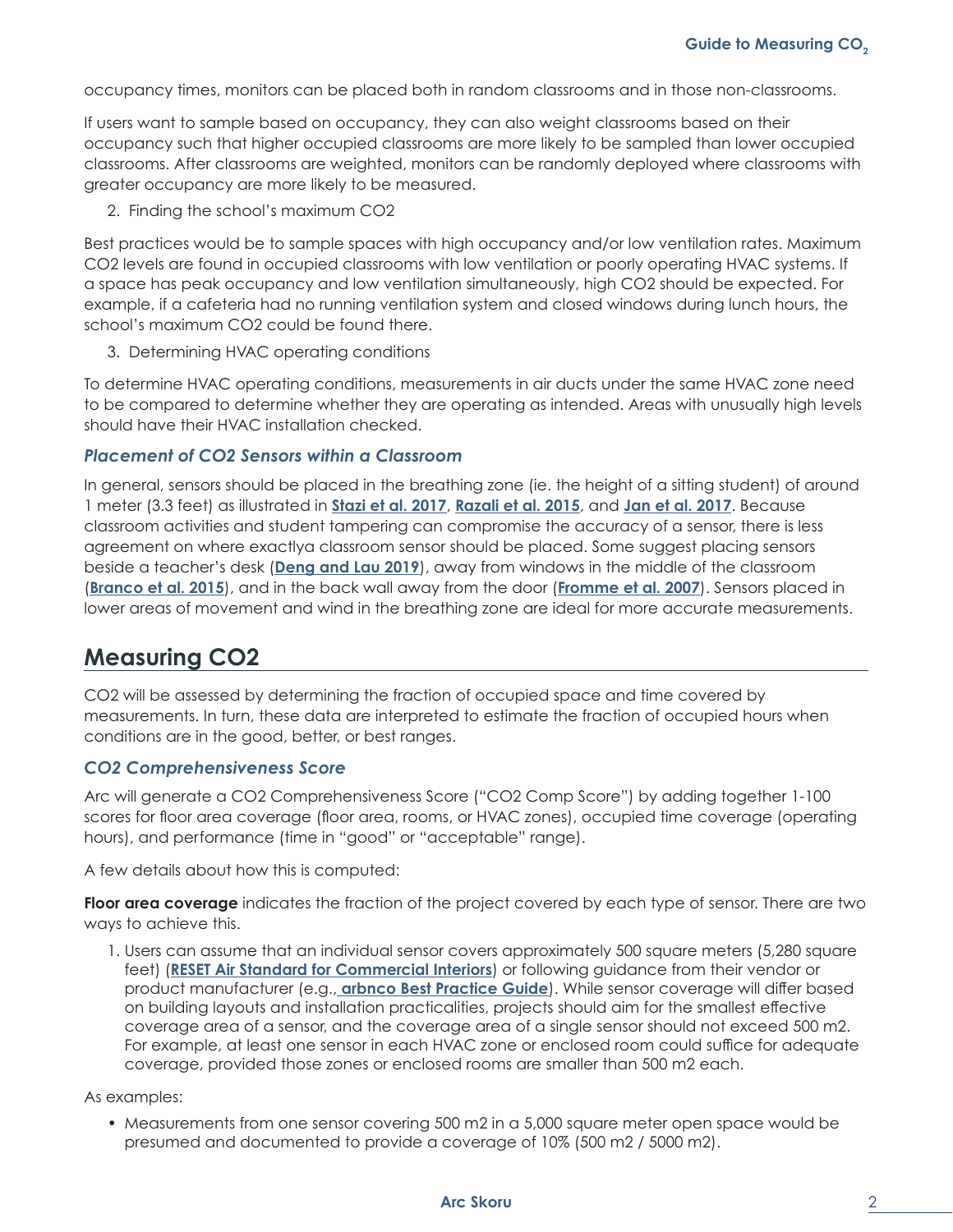- Estimate an effective radius around each sensor and derive the covered area based on manufacturer or vendor guidance (e.g., arbnco [Best Practice Guide\)](https://arbnwell.com/wp-content/uploads/2020/05/Best-Practice-Guide-20200512-003.pdf).
- Follow and reference guidance from a third-party standard, such the RESET Air Standard 2.0 for the design and operation of monitoring networks.
- 2. Depending on the school's measuring goal, users can divide their school into zones in accordance with the PNNL education building prototypes' occupied zones such that each floor area coverage can be calculated as a fraction of the number of zones measured compared to the total number of zones. They can also determine floor area coverage as a fraction of classrooms measured, HVAC zones, or other functional units.

PNNL Building Prototypes considers the following as an occupied zone:

- Classroom
- Computer Lab
- Office space
- Gym, stadium (play area)
- Kitchen
- Cafeteria, dining
- Library

Arc assumes that coverage continues from the last reported value through the present unless this value is changed due to reorganisation of space or sensor layouts. Arc combines values as an average of daily values to provide an estimate for a given time period.

Figure 2. Draft thresholds used to categorize floor area coverage: good, better, best. These thresholds are subject to further review and adjustment based on sensor uncertainty.



#### *Tips for Entering Floor Area Data Coverage*

Some users may not be able to provide a quantitative estimate of floor area data coverage. We know that there are many potentially confounding factors and unknowns (e.g., the area covered by any given sensor). It is important to remember that the purpose is to provide a rough estimate of the fraction occupied space associated with each measurement (i.e., are you covering a small fraction of the area, most of the space, or all of the space).

If a quantitative estimate is not possible, users may estimate coverage and enter the following values:

- **Low Coverage:** <25% of occupied space is associated with measurements
	- *Enter 25% for the applicable date range*
- **Medium Coverage:** 25%-75% of occupied space is associated with measurements
	- *Enter 50% for the applicable date range*
- **High Coverage:** >75% of occupied space is associated with measurements
	- *Enter 100% for the applicable date range*

Describe your estimate with a piece of document. This can be a simple note explaining your rationale.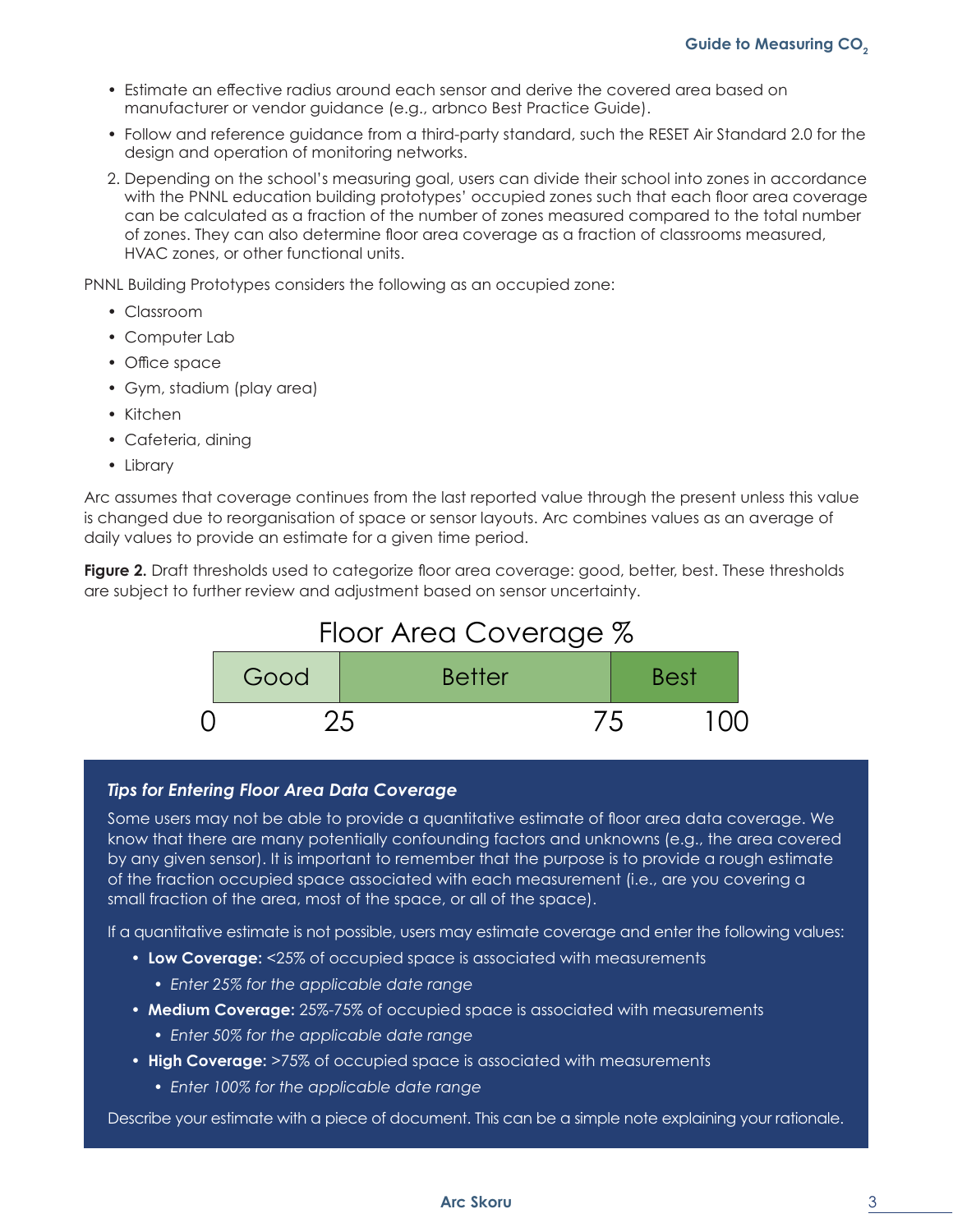**Occupied time coverage** indicates the fraction of time covered by IAQ measurements during the last 90 days. For Arc, a time period is "covered" if at least one measurement is taken during the period in a project.

For the purpose of measuring schools, we are assuming 8 occupied hours a day of operations and 1 hour as a fundamental unit of occupied time coverage (a.k.a., freshness period for measurements). Consequently, occupied time coverage is defined as the percentage of hours within a period that have one or more readings for a given parameter. Additional measurements during a given period do not increase coverage (i.e., occupied time coverage has a maximum value of 100% which is satisfied by at least one reading each hour). This means that 1 day has a maximum of 8 readings that will count towards occupied time coverage.

A high measurement rate, e.g., those recommended by standards such as WELL and RESET, are better for a richer, more representative characterisation of CO2 measurement. To keep this metric simple, Arc requires a report only every hour (i.e., the reporting interval).

Arc assumes that coverage continues from the last reported value through the present unless this value is changed with new value. Arc combines values as an average of daily values to provide an estimate for a given time period.

**Figure 2.** Draft thresholds used to categorize occupied time measured: good, better, best. These thresholds are subject to further review and adjustment based on sensor uncertainty.



#### *Tips for Entering Occupied Time Data Coverage*

Some users may not be able to provide a quantitative estimate of occupied time data coverage. We know that there are many potentially confounding factors and unknowns. It is important to remember that the purpose is to provide a rough estimate of the fraction occupied hours associated with each measurement (i.e., are you covering a small fraction, most hours, or all of them).

If a quantitative estimate is not possible, users may estimate coverage and enter the following values:

If a quantitative estimate is not possible, users may estimate coverage and enter the following values:

- **Low Coverage:** <25% of occupied hours are associated with a measurement
	- *Enter 25% for the applicable date range.*
- **Medium Coverage:** 25%-75% of occupied hours are associated with a measurement
	- *Enter 50% for the applicable date range.*
- **High Coverage:** >75% of occupied hours are associated with a measurement
	- *Enter 100% for the applicable date range.*

Describe your estimate with a piece of document. This can be a simple note explaining your rationale.

**Performance** is divided by thresholds into three categories: good, better, and best. Each period is assigned to one of the three categories.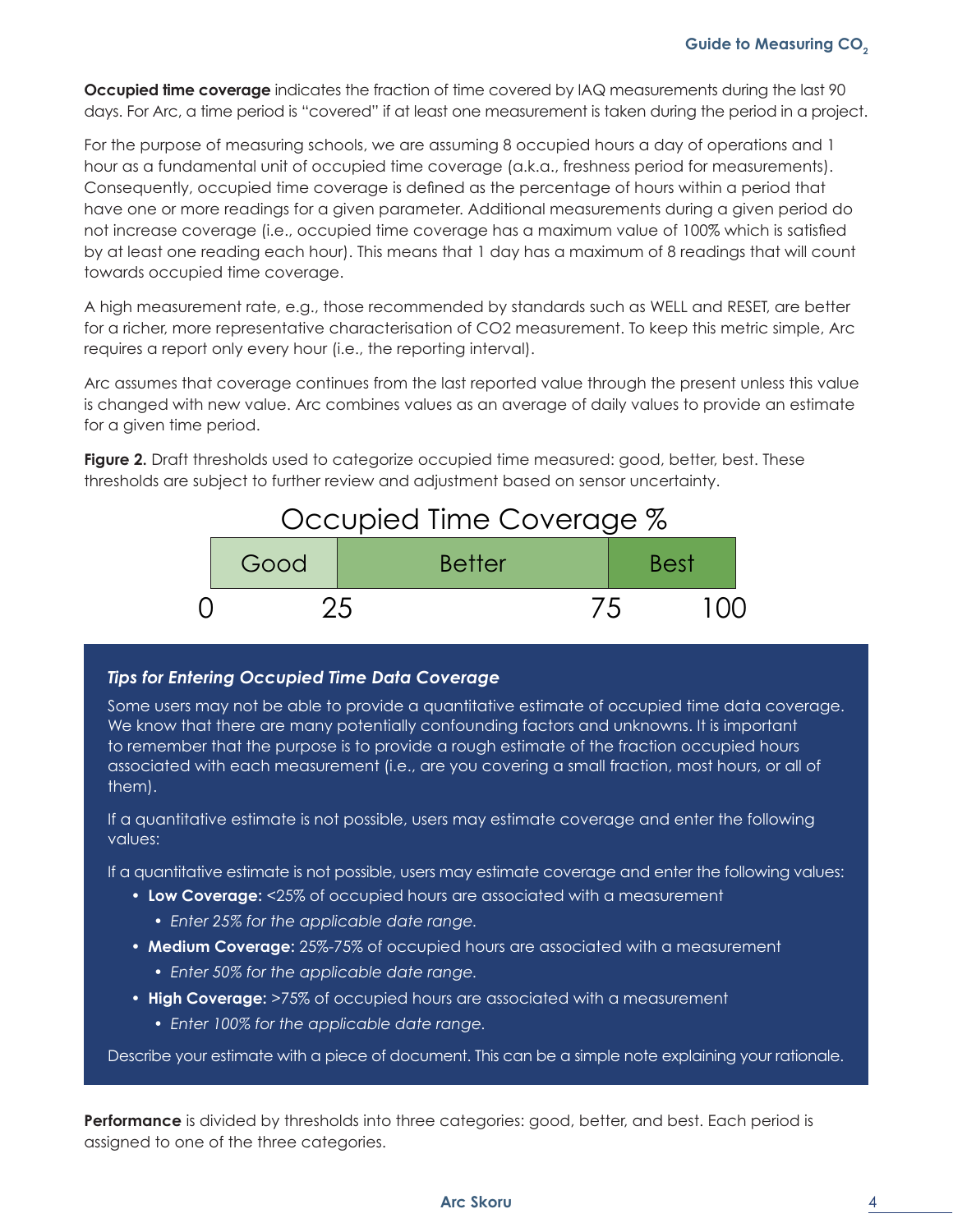Performance is typically integrated over some period of time, most often hours or days. These periods may contain any number of sensor readings. The intent is to communicate the percentage of **occupied** time in each category. For example:

- If hourly (for sub-hourly) occupied data are available, Performance would be calculated as the average of hourly values. Missing values would be excluded from Performance, because they are already accounted for in the preceding metrics.
- If daily data during occupied hours are available, Performance would be calculated as the average of daily values. Again, missing values would be excluded.

The result would be the average fraction of periods in each of the three categories over the last 90 days. Data older than 90 days do not contribute to the CO2 Comprehensiveness Comp Score.

The CO2 Comprehensive Score combines the three equal elements:

- Floor Area Coverage
- Occupied Time Coverage
- Performance (as the fraction of time in the "good" or "acceptable" condition)

**Figure 3.** Draft thresholds used to assign time in each condition: good and acceptable. 0-800 ppm is deemed good as the **[CDC](https://www.cdc.gov/coronavirus/2019-ncov/community/ventilation.html)**, **[ASHRAE](https://www.ashrae.org/File%20Library/Technical%20Resources/Standards%20and%20Guidelines/Standards%20Addenda/62.1-2016/62_1_2016_d_20180302.pdf)**, and CIBSE 2018 all recommend ventilation rates that result in 800 ppm CO2. The upper limit is 1000 ppm as effects on cognitive performance begin for short term exposure exceeding 1000 ppm (**[Azuma et al. 2018](https://www.sciencedirect.com/science/article/pii/S0160412018312807)**). These thresholds are subject to further review and adjustment based on sensor uncertainty.



#### *Note on Data Quality*

Objective measures of data quality are not currently part of the CO2 Comp Score. However, the quality of CO2 measurements is a significant management issue, and it varies significantly based on a variety of factors, including sampling design, sensor placement, sensor capabilities, sensor maintenance, data processing, and more (**[RESET Standard](https://reset.build)**[\)](http://www.apple.com). Extensive peer-reviewed literature is emerging in this area with publications such as **[Sun et al. 2019](https://www.ncbi.nlm.nih.gov/pmc/articles/PMC6806626/)** and **[Chojer et al. 2020](https://www.sciencedirect.com/science/article/pii/S0048969720318982)**, and the **[U.S. Environmental Protection](https://www.epa.gov/air-sensor-toolbox/evaluation-emerging-air-sensor-performance)  [Agency Air Sensor Toolbox](https://www.epa.gov/air-sensor-toolbox/evaluation-emerging-air-sensor-performance)**. Arc Re-Entry users may consider the benefits of third-party accredited hardware as one element of a comprehensive strategy to promote data quality.

#### *CO2 Comp Score Example*

Floor Area Coverage

- CO2 is measured in 2 out of 20 classrooms and occupied spaces.
- The floor area coverage is estimated at 10%

Occupied Time coverage

- CO2 measurements occurred over 2 hours per school day for 90 days
- The school operates 40 hours a week
- The occupied time coverage is estimated at 25% for the week

Performance

- CO2 measurements ranged from 500 ppm to 1500 ppm in an equal number of hours.
- The performance value is 30% "good" (≤800 ppm), 20% in "acceptable" (≤1000 ppm)

Total CO2 Comp Score = 10/100 + 25/100 + 50/100 = 85/300